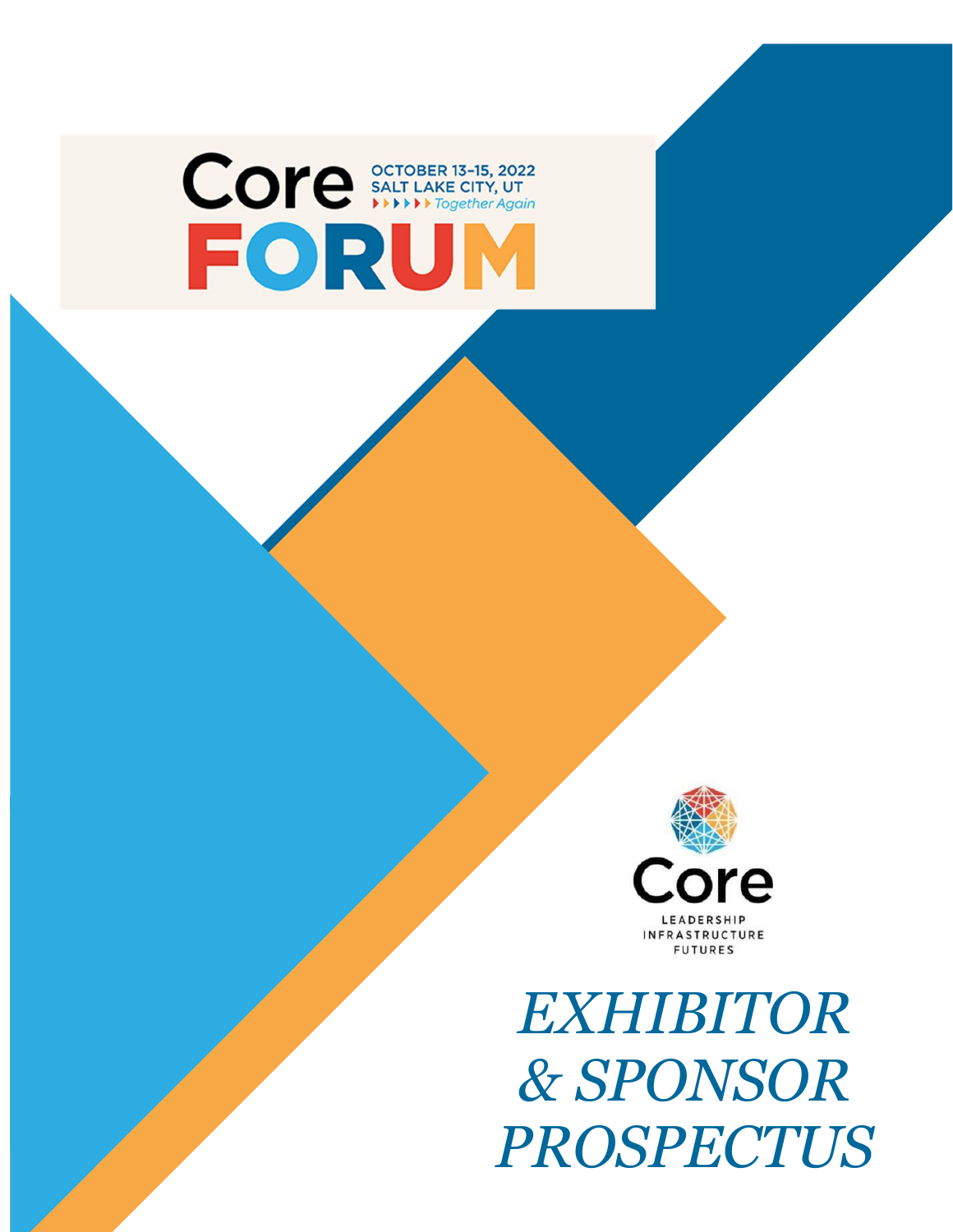### TOGETHER AGAIN

The Core [Forum](http://coreforum.org/) will be the inaugural conference for ALA's newest division, *Core: Leadership, Infrastructure, Futures*. It will bring together decision-makers and practitioners from the ALA division that focuses on:

- Access & Equity
- Assessment
- Buildings & Operations
- Leadership & Management
- Metadata & Collections
- Technology

Our program tracks, dine-arounds, and discussions will be structured around these six topics, particularly the ways in which they integrate together.

Areas that used to be separate and siloed now complement each other to explore and collaborate in all the areas where these topics overlap.

#### **WHO WILL BE THERE?**

Core members play a central role in every library, shaping the future of the profession by striking a balance between maintenance and innovation, process and progress, collaborating and leading. Some of the most often cited job titles in our member's profiles are: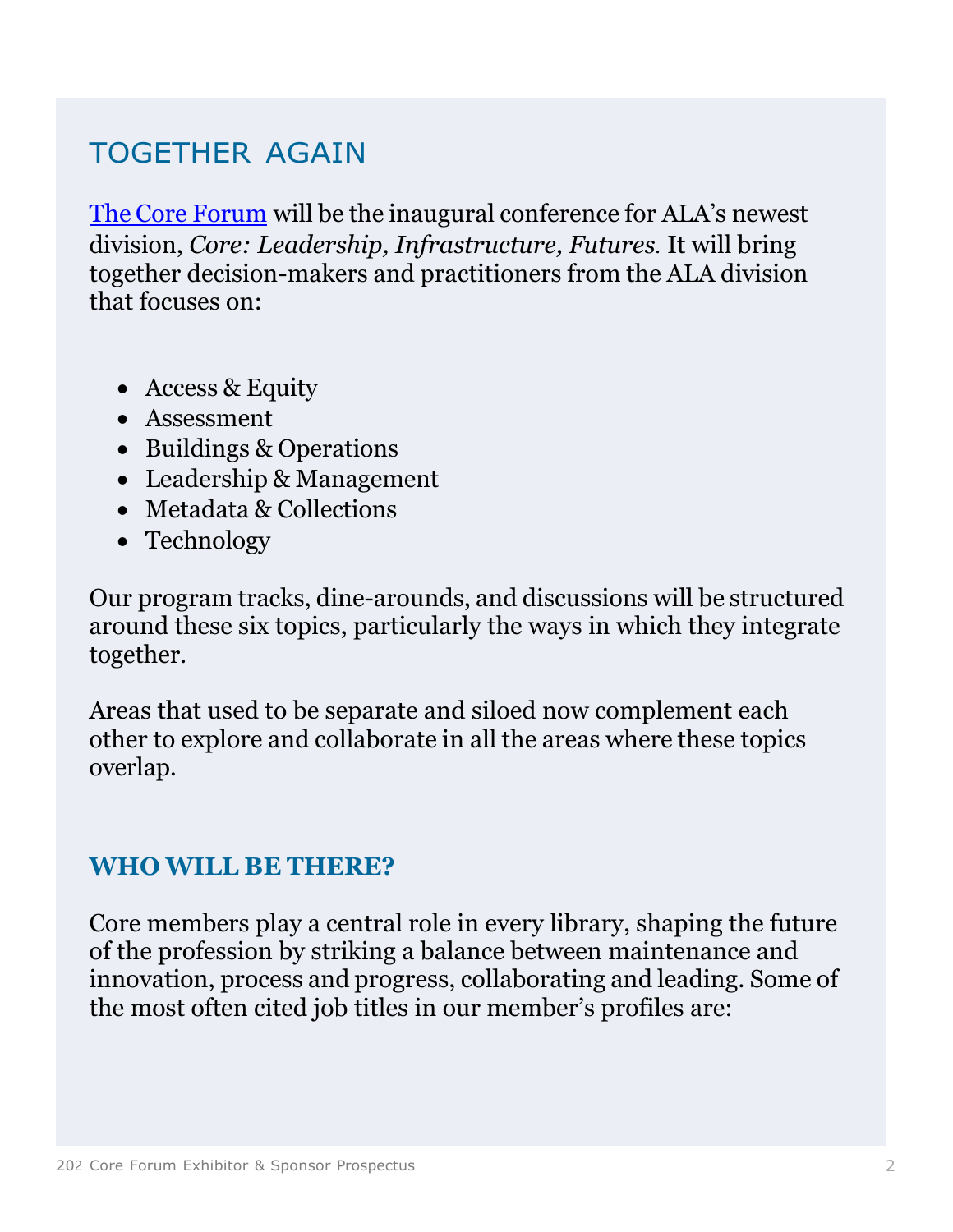

Through Forum, you can reach every level of responsibility for the implementation and maintenance of core services, from the practitioners who keep things running day-to-day to the innovators going in new directions to those making funding decisions, as well as the library school students who will shape the future.

What do these folks have in common? They are all working to build and maintain the best spaces and services for their communities and staffs. They come to Forum to share information, learn from each other, and go back to their organization with actionable ideas they won't find anywhere else.

By supporting the Forum, you can help make connections and partnerships happen. If you attend, you can be part of the conversation and talk directly with library service and technology leaders to help them enhance their libraries and improve their communities.

We welcome your support! Sponsorship opportunities are listed below; to discuss sponsoring the Core Forum, please contact Julie Reese at  $\text{ireese@ala.org}$  or 312-280-5030.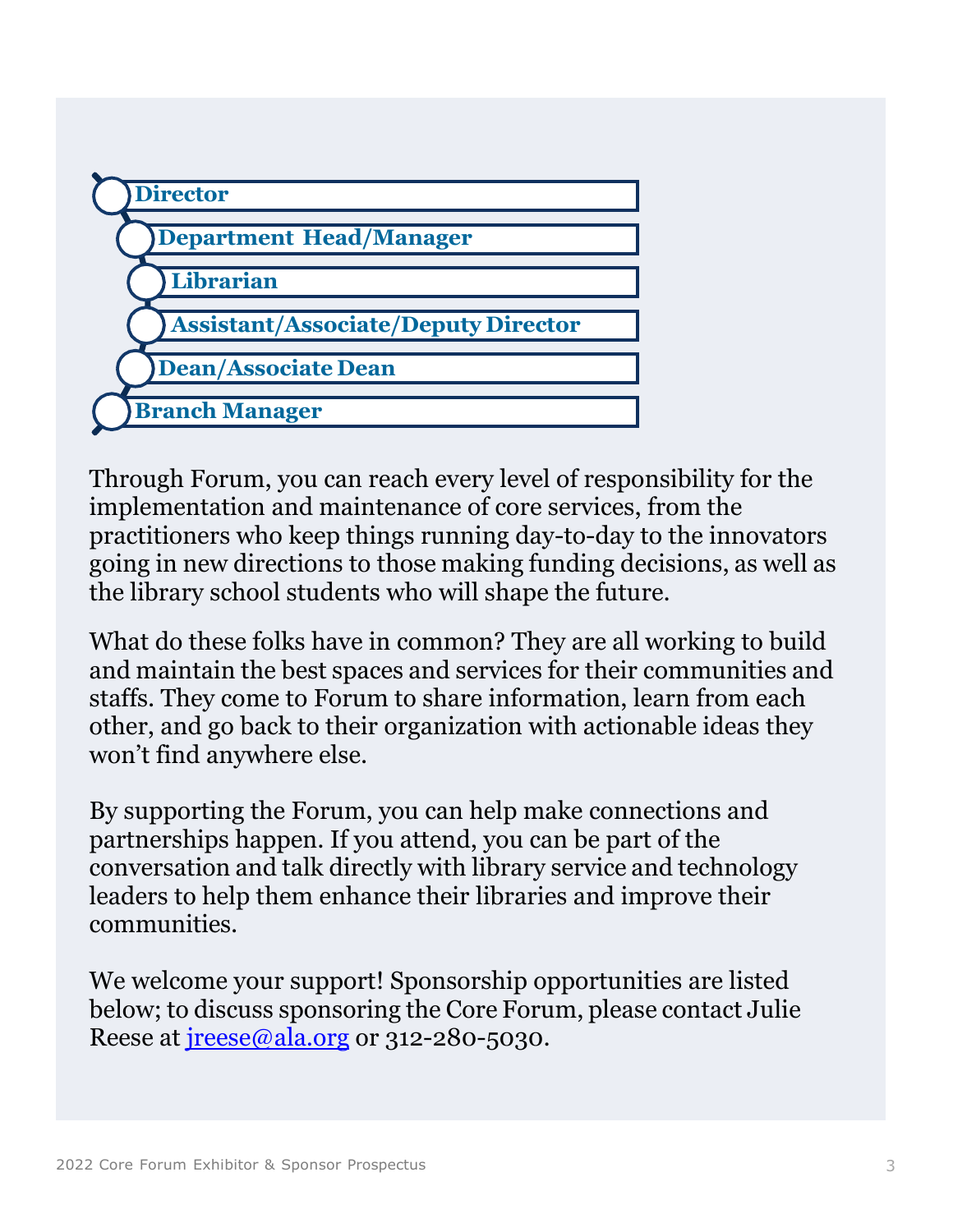### ABOUT CORE

[Core: Leadership, Infrastructure and Futures](http://www.ala.org/core) is the division of the [American Library Association](http://www.ala.org/) whose mission is to cultivate and amplify the collective expertise of library workers in core functions through community building, advocacy, and learning.

### QUICK FACTS ABOUT THE 2022 CORE FORUM

- Expected to attract more than 200 library professionals from the U.S. and Canada.
- Will be held in Salt Lake City, on October 13-15, 2022.
- Library services & technology vendors, service providers, and open source projects are welcome to attend.
- Vendor staff are welcome to submit a conference program proposal in conjunction with staff at customer libraries.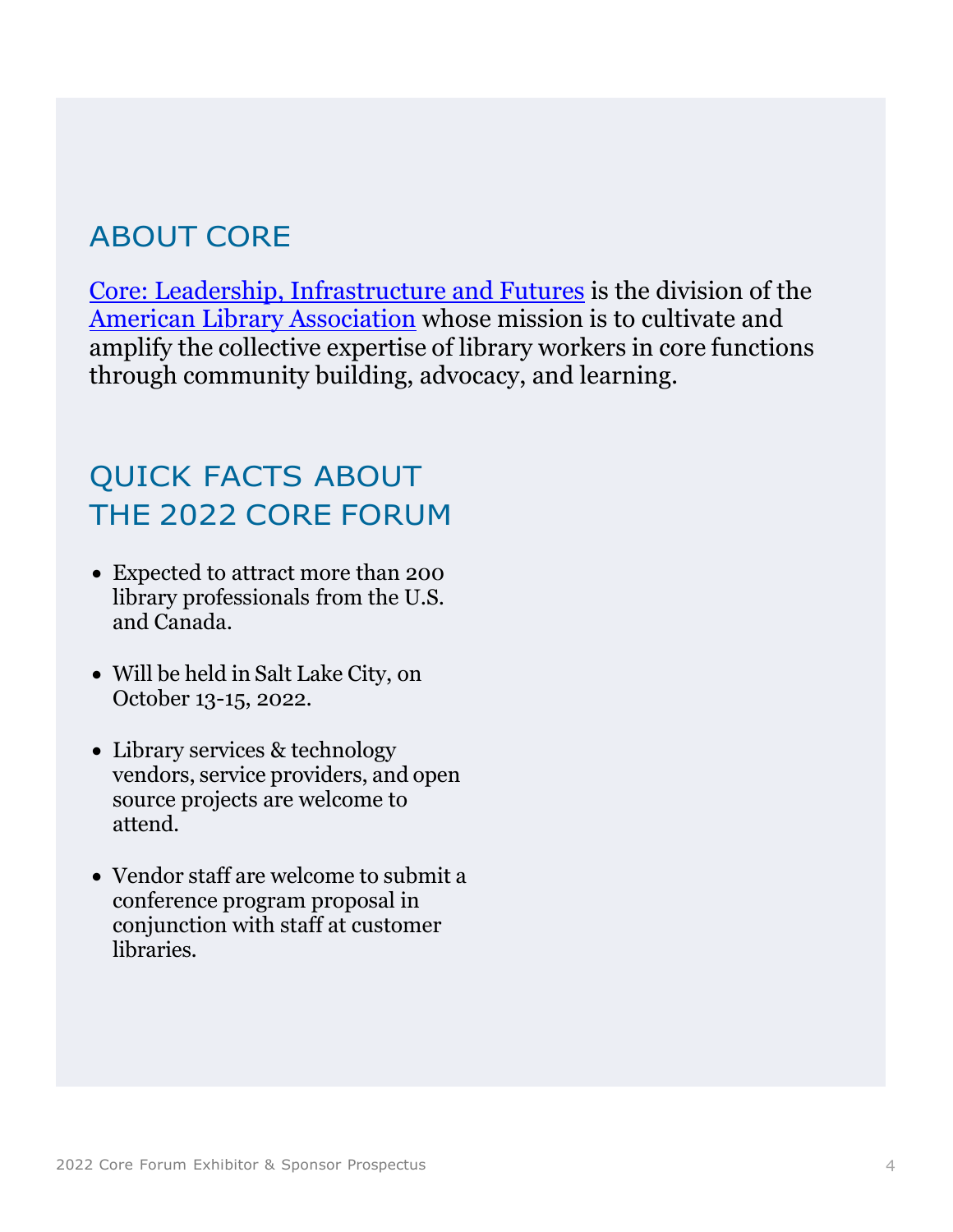### SPONSOR LEVELS

#### Don't just sponsor Forum - be part of it!

### *PLATINUM SPONSOR (\$5,500, 1 available)*

The Forum Reception will be held on Thursday, October 13, and is the perfect opportunity to ignite conversations and network with Core Forum participants. Sponsorship provides the hors d'oeuvres and cash bar for the reception.

- Prominent listing with large-size logo on the Forum website;
- Acknowledgement on event marketing, the program and on social media;
- Prominent logo on signage and printed material during the reception;
- Prominent logo on event signage;
- Podium acknowledgements;
- Exhibitor tabletop display with option to participate in giveaway raffle;
- Opt-in attendee mailing list for one-time email after event;
- 2 conference registrations.

### *GOLD CAFFEINE SPONSOR (\$3,000, 2 available)*

- Prominent listing with large-size logo on the Forum website;
- Acknowledgement on the event marketing, program and on social media;
- Core Staff will include logo on conference wrap-up email to attendees;
- Prominent logo on signage at beverage tables during afternoon breaks;
- Prominent logo on event signage;
- Podium acknowledgements;
- Exhibitor tabletop display with option to participate in giveaway raffle;
- 2 conference registrations.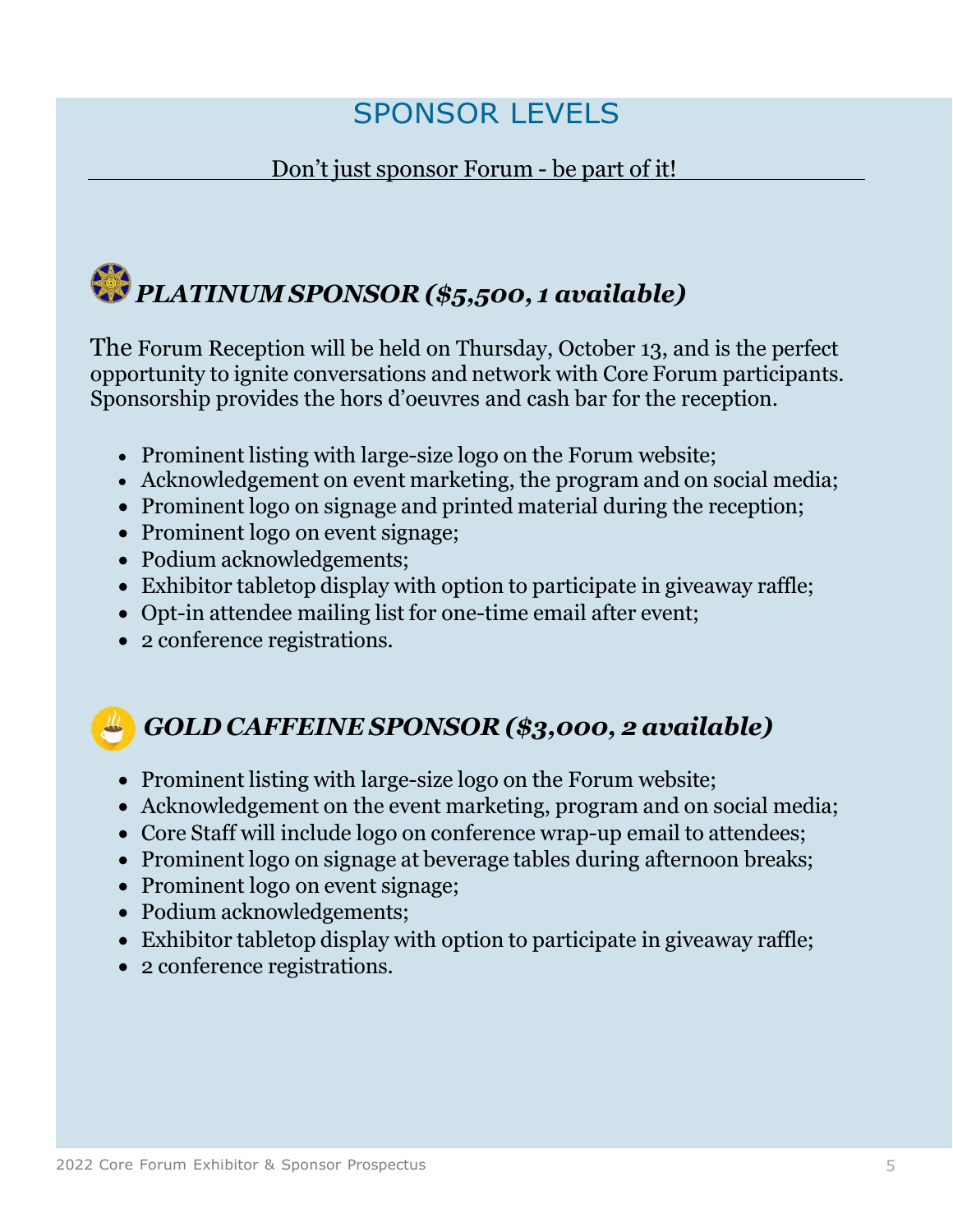### *SILVER CONNECTIONS SPONSOR (\$2,000, 2 available)*

- Listing with medium-size logo on the Forum website;
- Acknowledgement on the event marketing, program and on social media;
- Logo on event signage and table tent cards with wifi login credentials on Friday or Saturday;
- Podium acknowledgements;
- Exhibitor tabletop display with option to participate in giveaway raffle;
- 1 conference registration.

### *BRONZE SAFETY SPONSOR (\$1,500, 1 available)*

- Listing with medium-size logo on the Forum website;
- Acknowledgement on the program and on social media;
- Logo on event signage;
- Logo on disinfectant wipes for attendees;
- Podium acknowledgements;
- Exhibitor tabletop display with option to participate in giveaway raffle;
- 1 conference registration.



### *FORUM SUPPORTER (\$1,000, unlimited)*

- Listing with medium-size logo on the Forum website;
- Acknowledgement on the program and on social media;
- Listing on event signage;
- Exhibitor tabletop display with option to participate in giveaway raffle;
- 1 conference registration.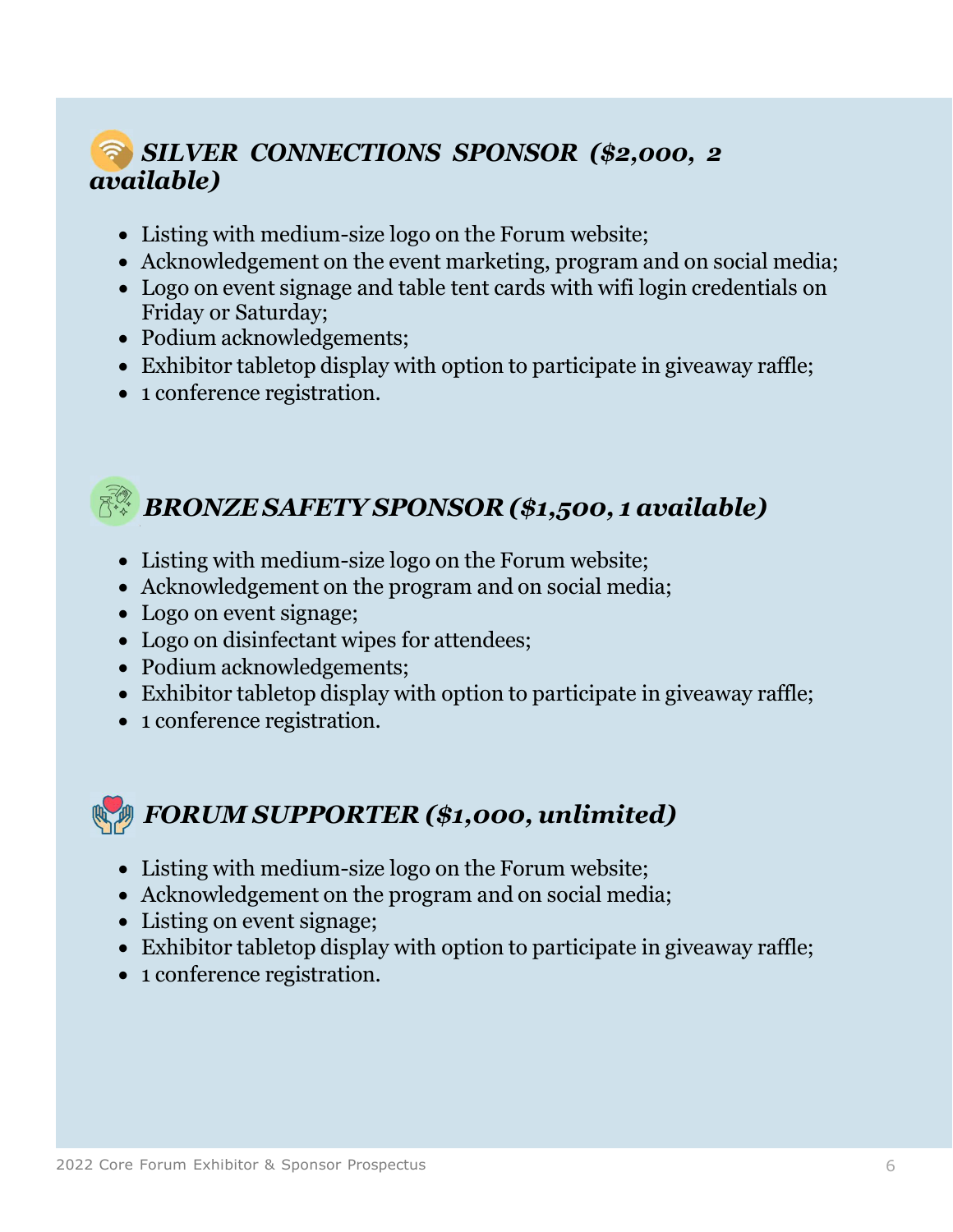## *EXHIBITOR (\$600, limited number available)*

This is an opportunity to display your brand at a tabletop display and engage directly with attendees during Thursday welcome reception and meeting breaks on Friday and Saturday. You have the option of providing a physical item, online item, or service to give to attendees. This is a great way to promote your organization or product and give the gift of awesome. Giveaways will be shared with attendees as part of one or more raffle drawings during Forum. Deadline to to register as an Exhibitor is August 30.

- Listing with small-size logo on the Forum website as an exhibitor;
- Acknowledgement on the program and social media;
- Exhibitor tabletop display;
- 1 conference registration.

Contact Julie Reese at  $\text{jrees}(\text{Qala.org} \text{ or } 312-280-5030 \text{ today to discuss})$ how you can be part of this exciting event.